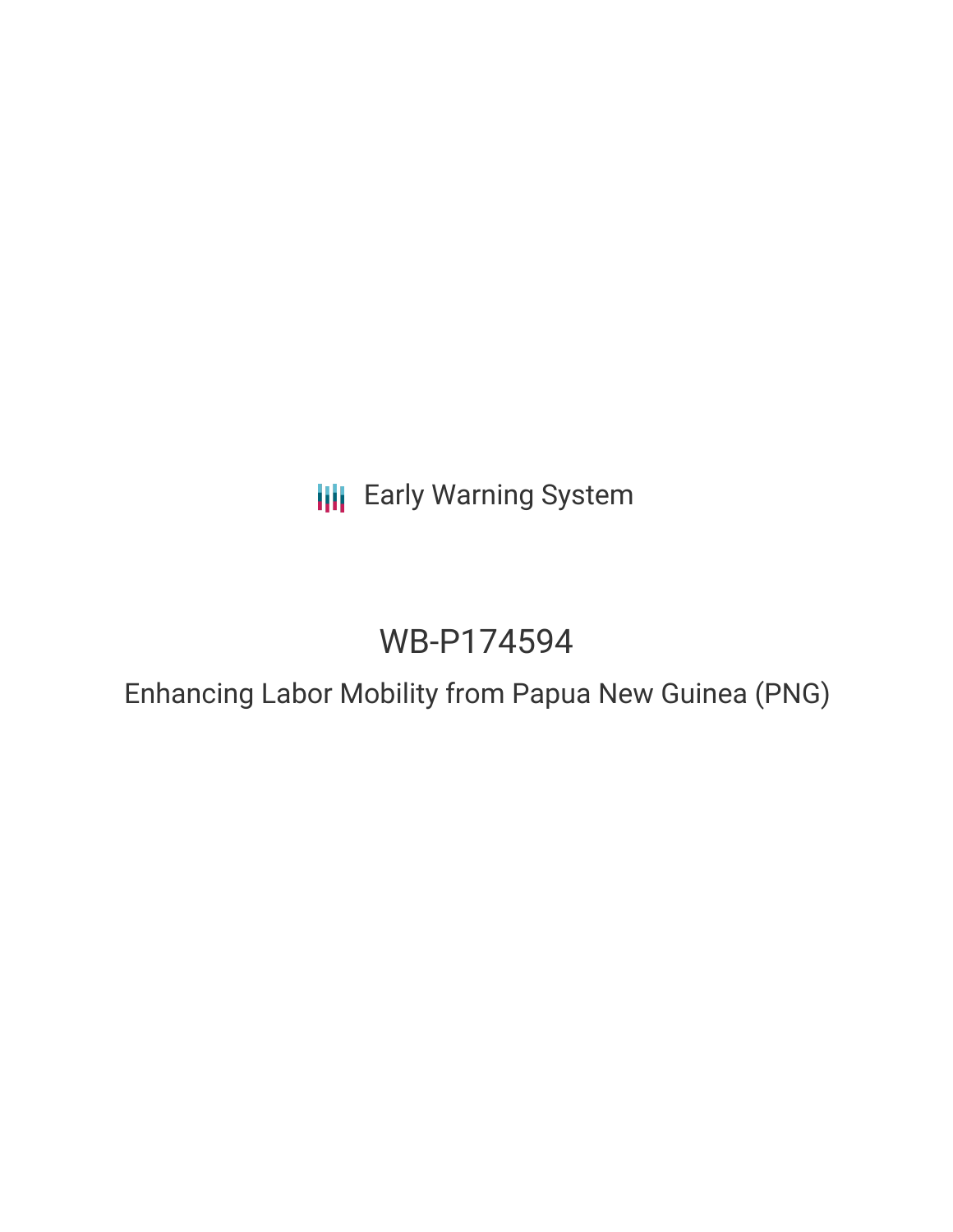

# **Quick Facts**

| <b>Countries</b>              | Papua New Guinea               |
|-------------------------------|--------------------------------|
| <b>Financial Institutions</b> | World Bank (WB)                |
| <b>Status</b>                 | Proposed                       |
| <b>Bank Risk Rating</b>       | Α                              |
| <b>Borrower</b>               | Government of Papua New Guinea |
| <b>Sectors</b>                | Industry and Trade             |
| <b>Investment Type(s)</b>     | Loan                           |
| <b>Loan Amount (USD)</b>      | \$25.00 million                |
|                               |                                |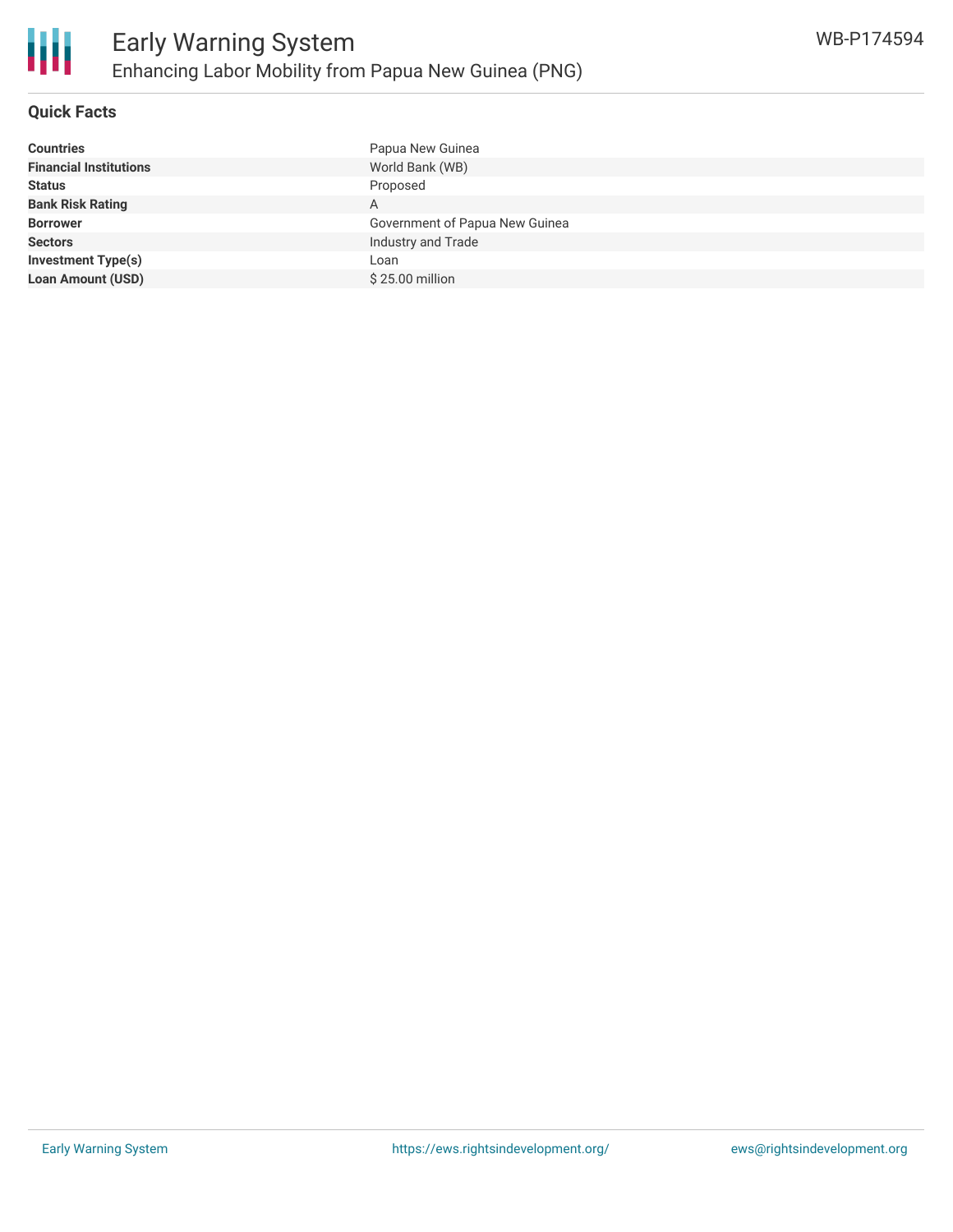

### **Project Description**

The project's objective according to the bank website is to build employer-responsive systems for increased participation in and equitable access to labor mobility schemes, while enhancing the benefits for participants and their households.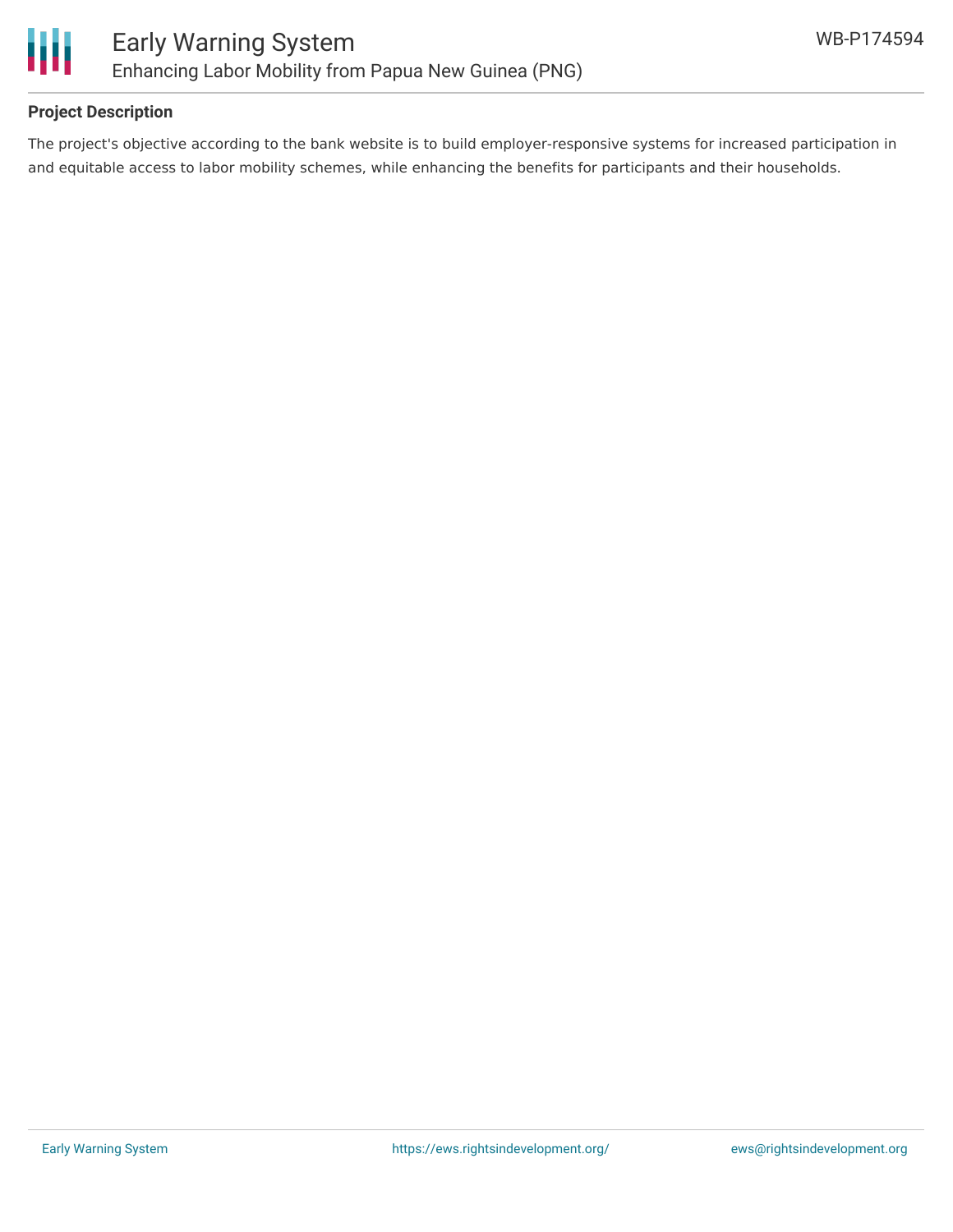

### **Investment Description**

World Bank (WB)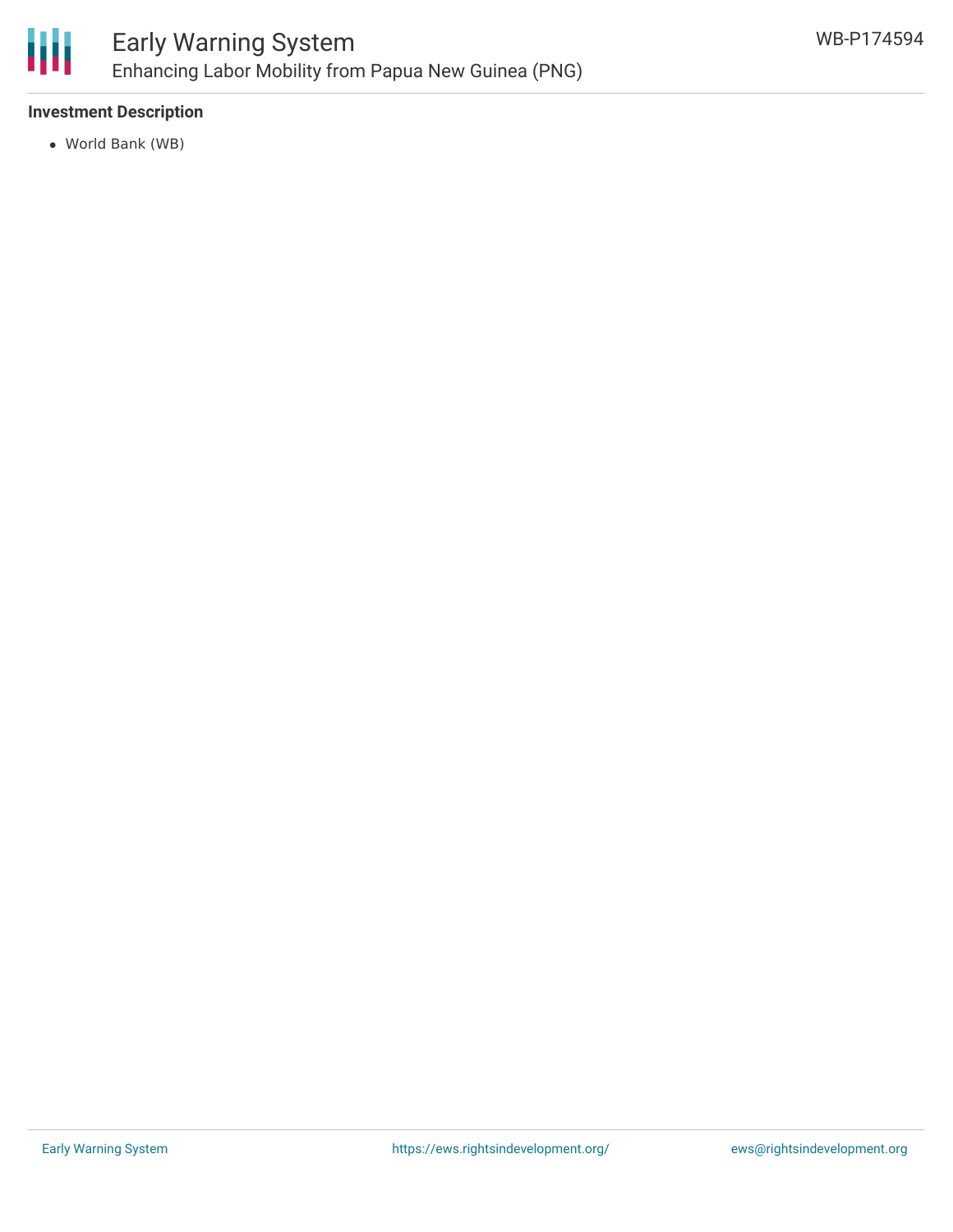# **Contact Information**

TWB

Matthew Selwyn Dornan (Team Leader)

Project contacts not available at the time of disclosure.

#### ACCESS TO INFORMATION

To submit an information request for project information, you will have to create an account to access the Access to Information request form. You can learn more about this process at: https://www.worldbank.org/en/access-toinformation/request-submission

#### ACCOUNTABILITY MECHANISM OF THE WORLD BANK

The World Bank Inspection Panel is the independent complaint mechanism and fact-finding body for people who believe they are likely to be, or have been, adversely affected by a World Bank-financed project. If you submit a complaint to the Inspection Panel, they may investigate to assess whether the World Bank is following its own policies and procedures for preventing harm to people or the environment. You can contact the Inspection Panel or submit a complaint by emailing ipanel@worldbank.org. Information on how to file a complaint and a complaint request form are available at: https://www.inspectionpanel.org/how-tofile-complaint